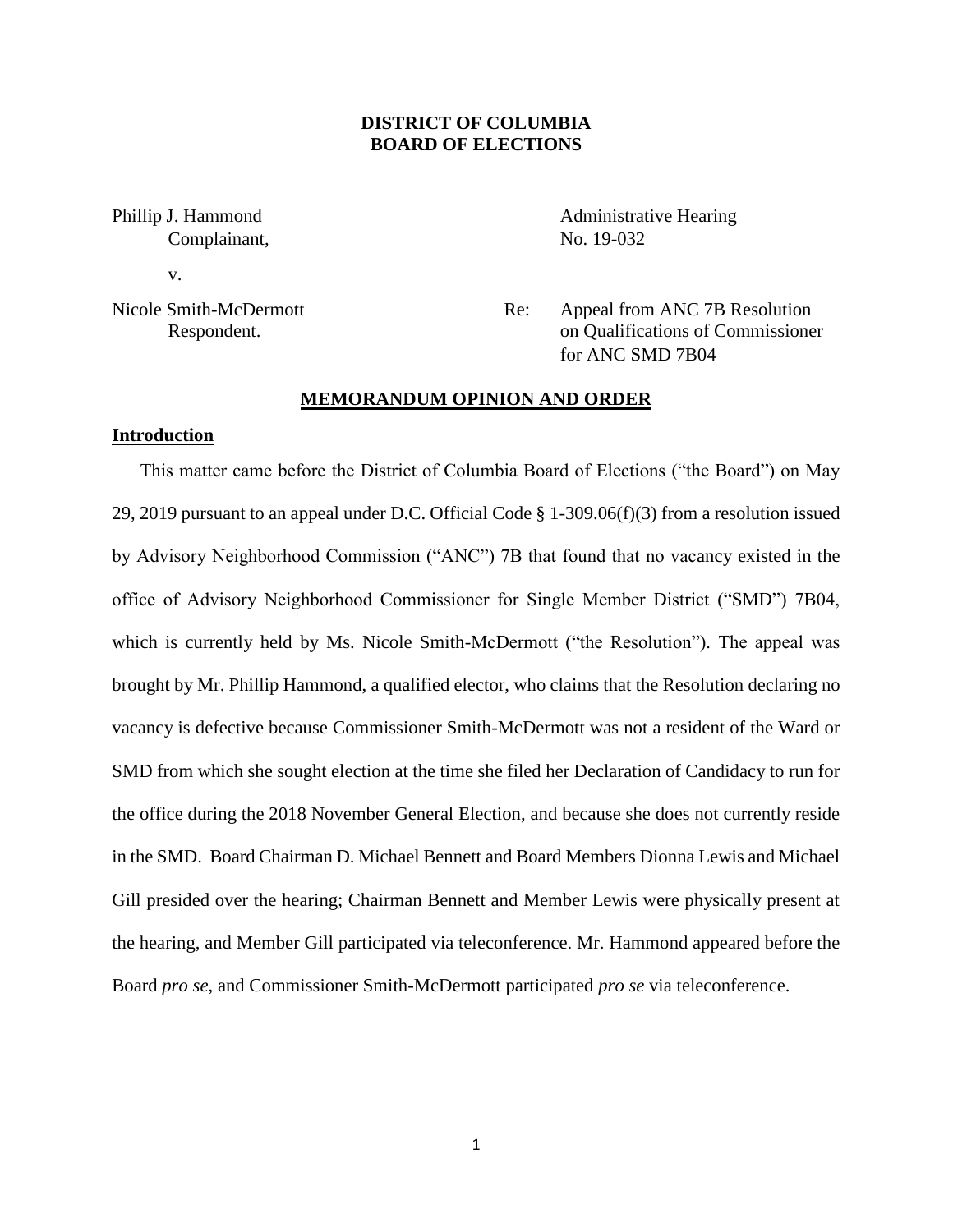### **Statement of Facts**

On July 11, 2018, Commissioner Smith-McDermott filed a Declaration of Candidacy ("the Declaration") to run for the office of Advisory Neighborhood Commissioner in ANC SMD 7B04. In the Declaration, Commissioner Smith-McDermott indicated that she lived at 3525 Highwood Drive, SE, Washington, D.C., an address within ANC SMD 7B04, and that she has lived there since July of 2012. On that same date, Commissioner Smith-McDermott filed a change of address with the Board, changing her address from 59 Hawthorne Court, NE #59, Washington, D.C. - an address that is not located within ANC SMD 7B04 - to 3525 Highwood Drive, SE. On August 1, 2018, Commissioner Smith-McDermott filed a nominating petition in support of her candidacy with the Board.

On November 6, 2018, Commissioner Smith-McDermott was elected to the office of Advisory Neighborhood Commissioner in ANC SMD 7B04, garnering 524 votes. Mr. Hammond, who opposed her in the contest, garnered 421 votes.

On November 14, 2018, Mr. Hammond sent email correspondence to the Office of the General Counsel indicating that "it was brought to [his] attention [Commissioner Smith-McDermott] was not a registered voter in the Ward or [SMD] from which [she] sort (sic) nomination at the time she filed the 'Declaration of Candidacy'." He further stated that "based upon [Board] records, [Commissioner Smith-McDermott] has not been a registered voter in [SMD] 7B04 [from] 2014 to 2018. Several neighbors who live near the house where she claims to reside have indicated that she doesn't live there, and are aware of others residing at this address she used when she declared her candidacy." In that same email, Mr. Hammond requested that the OGC "conduct a review of Commissioner Smith-McDermott's documents, and a hearing be set asap, to resolve this protest." In support of his request, Mr. Hammond submitted the results of an internet search, conducted on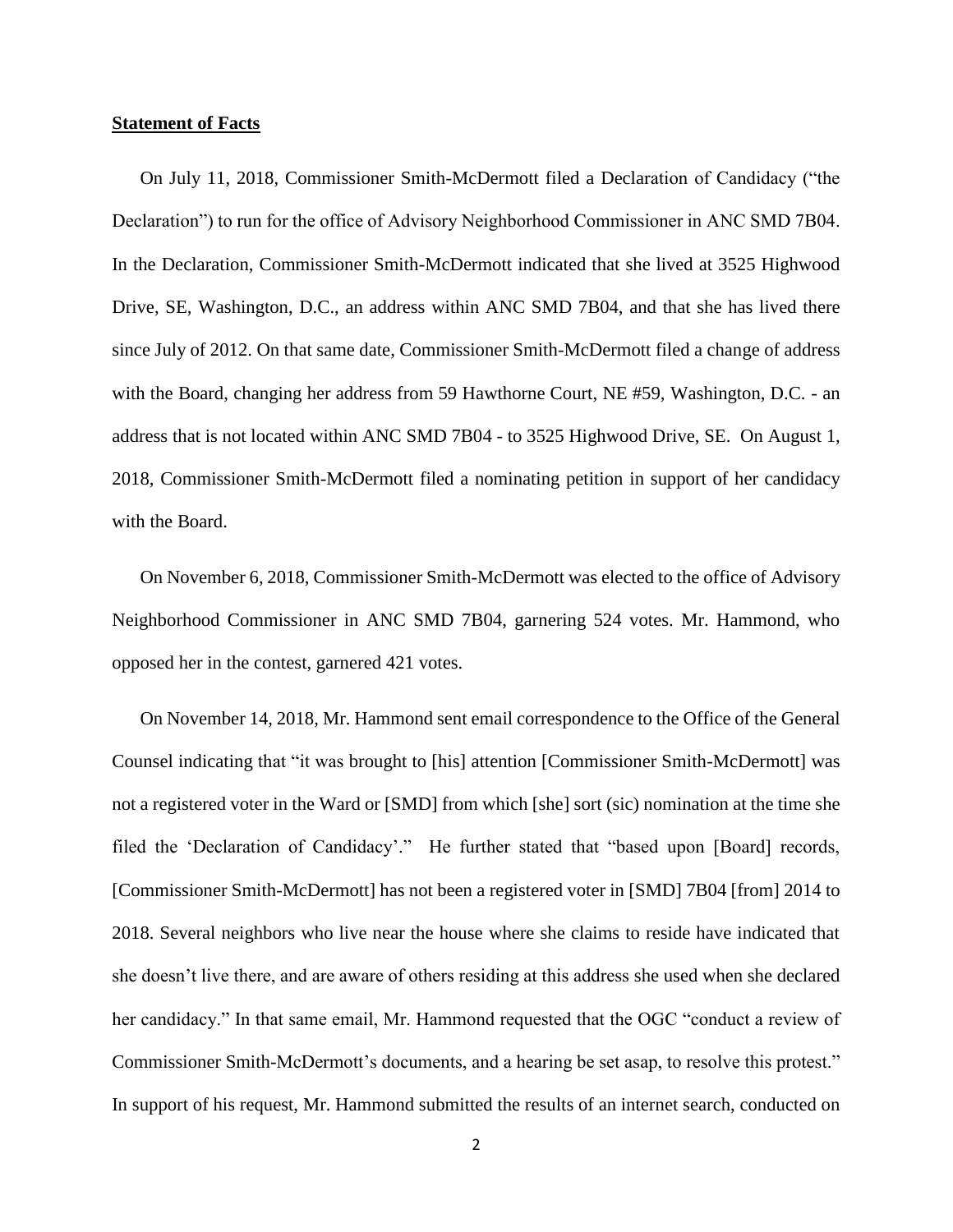November 8, 2018, that he believed indicated that Commissioner Smith-McDermott does not reside within SMD 7B04.

On December 14, 2018, Mrs. Karen Brooks, the Board's Registrar of Voters ("the Registrar") commenced an investigation into the claims Mr. Hammond raised regarding Commissioner Smith-McDermott's residency. On that same date, the Registrar sent Commissioner Smith-McDermott a letter notifying her of Mr. Hammond's challenge to her residency, and giving her 30 days to respond to the claims raised in the challenge. On January 10, 2019, Commissioner Smith-McDermott responded to the Registrar's request by providing her D.C. Department of Motor Vehicles ("DMV") identification card (issue date July 9, 2012), an affidavit of residency dated January 5, 2018 and executed under penalty of perjury, and a notice of personnel action from her employment with the D.C. government dated April 2, 2018, all of which list her residence address as 3525 Highwood Drive SE.

On January 18, 2019, the Registrar sent correspondence to both Mr. Hammond and Commissioner Smith-McDermott indicating that "Mr. Hammond's challenge to [Commissioner Smith-McDermott's] voter registration has failed" because "a challenge based upon a change of residence is impermissible." The correspondence further stated that "no changes to [Commissioner Smith-McDermott's] voter registration will be made." The Registrar forwarded her determination to the Chairperson of ANC 7B so that it could hold a vacancy hearing pursuant to 1-309.06(f)(2) to determine whether a vacancy existed in ANC SMD 7B04.

On April 4, 2019, ANC 7B held a special meeting regarding the matter. Thereafter, the ANC issued the Resolution, which expressed its finding that no vacancy existed in SMD 7B04 because Commissioner Smith-McDermott "has provided to [the Board] documents to certify her residency on January 5, 2019[,] … and [the Board] determined in a letter signed by [the Registrar] dated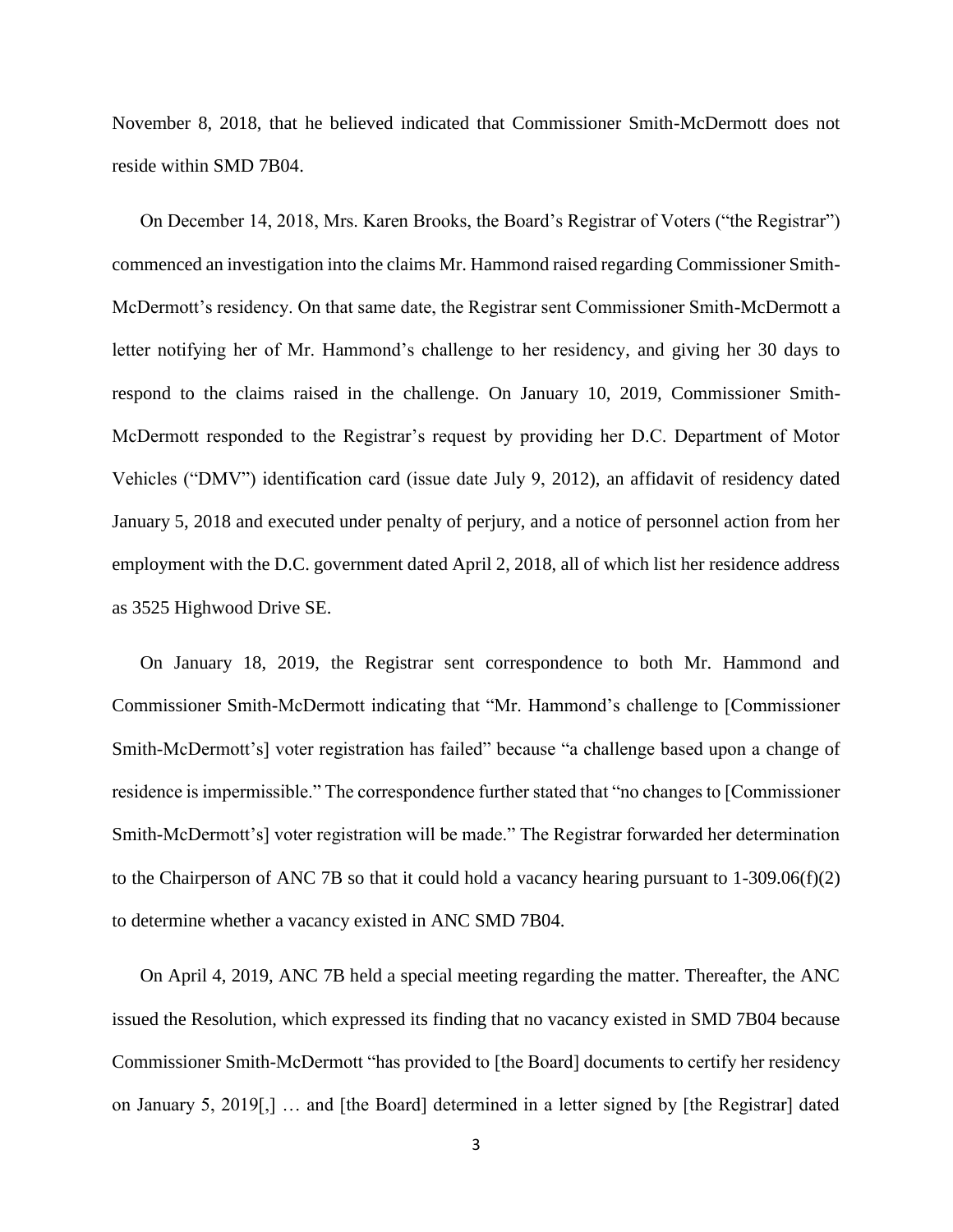January 18, 2019 [that] 'the law clearly states, a challenge based upon a change of residence is impermissible. For the foregoing reasons, Mr. Hammond's challenge to [Commissioner Smith-McDermott] has failed.'" On April 26, 2019, the ANC transmitted the Resolution to the Board.

The OGC scheduled a pre-hearing conference in this matter on May 24, 2019. Mr. Hammond was unable to attend the pre-hearing. Commissioner Smith-McDermott was in attendance, and the pre-hearing proceeded *ex parte.* Commissioner Smith-McDermott submitted the same evidence regarding her residency that she had previously submitted, as well as a bank statement covering transactions from July 10, 2018 through August 9, 2018, and a utility bill dated May 18, 2019, both of which list her residence address as 3525 Highwood Drive SE.

On May 29, 2019, during its regular monthly Board meeting, the Board held a hearing on Mr. Hammond's appeal from the Resolution. During the hearing, Mr. Hammond submitted additional evidence regarding Commissioner Smith-McDermott's residency to the Board, which included:

- 1) A statement given by Mr. Hammond during the ANC 7B special meeting in which he asserted that an individual named Mr. Lester Cameron was the actual resident at 3525 Highwood Drive SE during Commissioner Smith-McDermott's qualifying period of residency, and that Mr. Cameron only moved from that residence on March 30, 2019;
- 2) a list of voters residing in ANC SMD 7B04 that included Mr. Cameron as a registered voter at 3525 Highwood Drive SE;
- 3) a letter and oral testimony from Ms. Jacquelyn Cannon, Vice-President of the Penn Branch Citizens Civic Association, in which she asserted that Mr. Cameron had rented the property at 3525 Highwood Drive SE for over 20 years, but in March 2019 had been "given a few weeks to vacate the property," and that several residents could attest that Commissioner Smith-McDermott did not reside at 3525 Highwood Drive SE during the required 60 days prior to the election. Ms. Cannon's letter was accompanied by:
	- a. a notarized letter from Mr. Charlie Boyd to the Penn Branch Citizens Civic Association. (According to his letter, Mr. Boyd lives four houses down from 3525 Highwood Drive SE.) In the letter, Mr. Boyd expressed concern about Commissioner Smith-McDermott's residency claim, and asserted that Mr. Cameron moved from 3525 Highwood Drive SE on March 31, 2019; and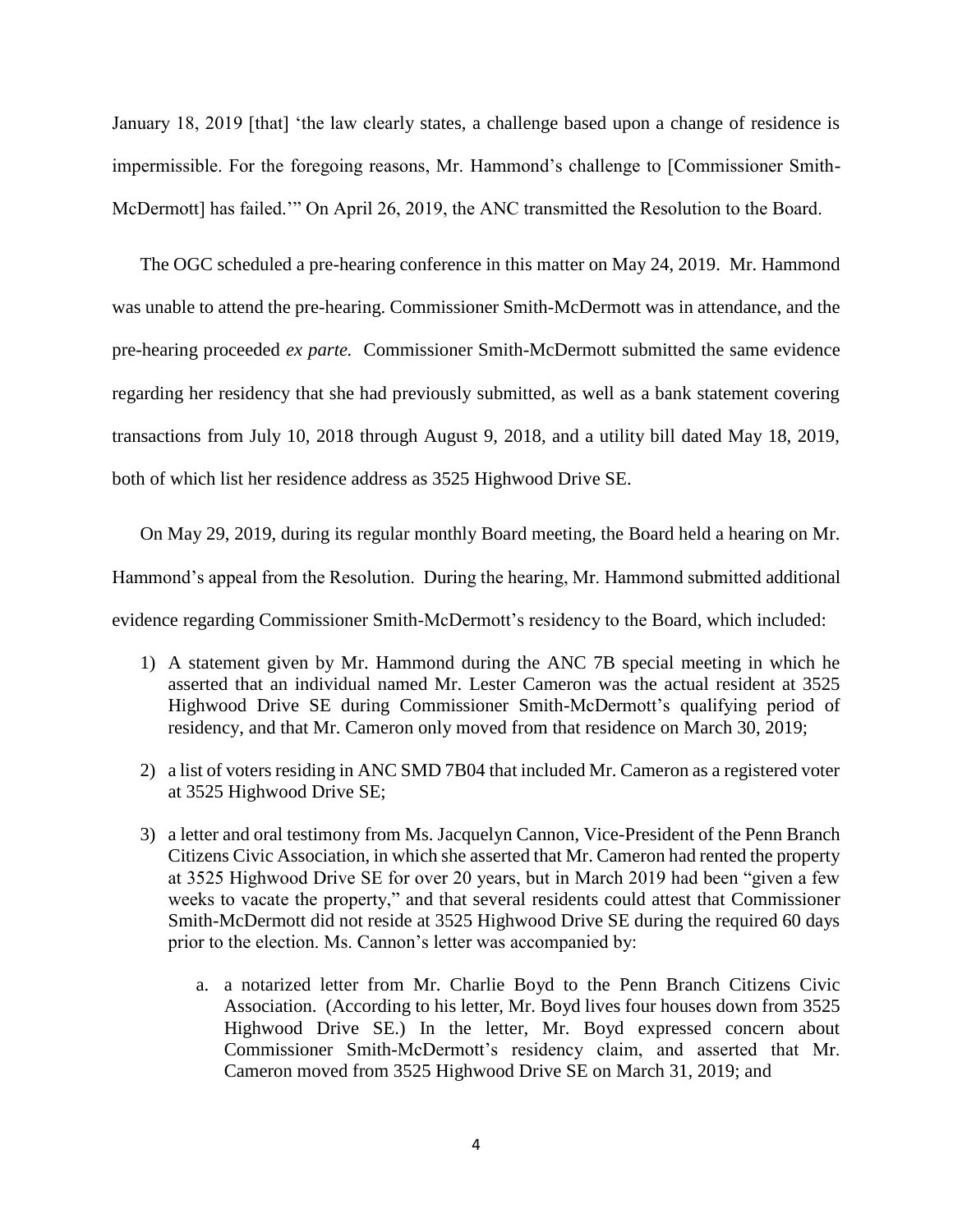- b. an email from Mr. Kenneth Milner, a neighbor residing at 3520 Highwood Drive SE since 2008, that indicates that Mr. Cameron "was the only person who lived at [3525 Highwood Drive SE] for at least the last ten years."
- 4) a photograph that purports to show Mr. Cameron moving from 3525 Highwood Drive, SE on March 30, 2019; and
- 5) tax records purporting to show that Commissioner Smith-McDermott claims a Homestead deduction at 4011 Clay Place NE, while a Mrs. Adele Smith (Commissioner Smith-McDermott's mother) claims the deduction for the 3525 Highwood Drive SE property.

In response to the evidence presented by Mr. Hammond, Commissioner Smith-McDermott testified that 3525 Highwood Drive SE has been her primary residence since her father purchased the property sometime in 1987 or 1989. She also stated that, although she moved away from there to attend college from 2003 to 2008, she returned and re-claimed the property as her primary residence in 2008, and has resided there for the majority of the time since then. Under questioning regarding whether she considered 3525 Highwood Drive SE to be her primary residence, Commissioner Smith-McDermott acknowledged that while she did co-reside at both 3525 Highwood Drive SE and a property located at 59 Hawthorne Court NE #59 for a time up until some point in 2018, she resided at 59 Hawthorne Court NE #59 for less than fifty percent of that time.

Commissioner Smith-McDermott testified that Mr. Lester Cameron – whom she referred to as a "family friend," and her "mom's friend" - did live at 3525 Highwood Drive SE for approximately ten years, but that he lived there along with Commissioner Smith-McDermott, her mother, and her brother. She further testified that Mr. Cameron "transitioned out of Highwood Drive [in] February or March [] of 2019."

Commissioner Smith-McDermott further testified that the homestead exemption Mr. Hammond referred to was assigned to a property at 4011 Clay Place NE in error.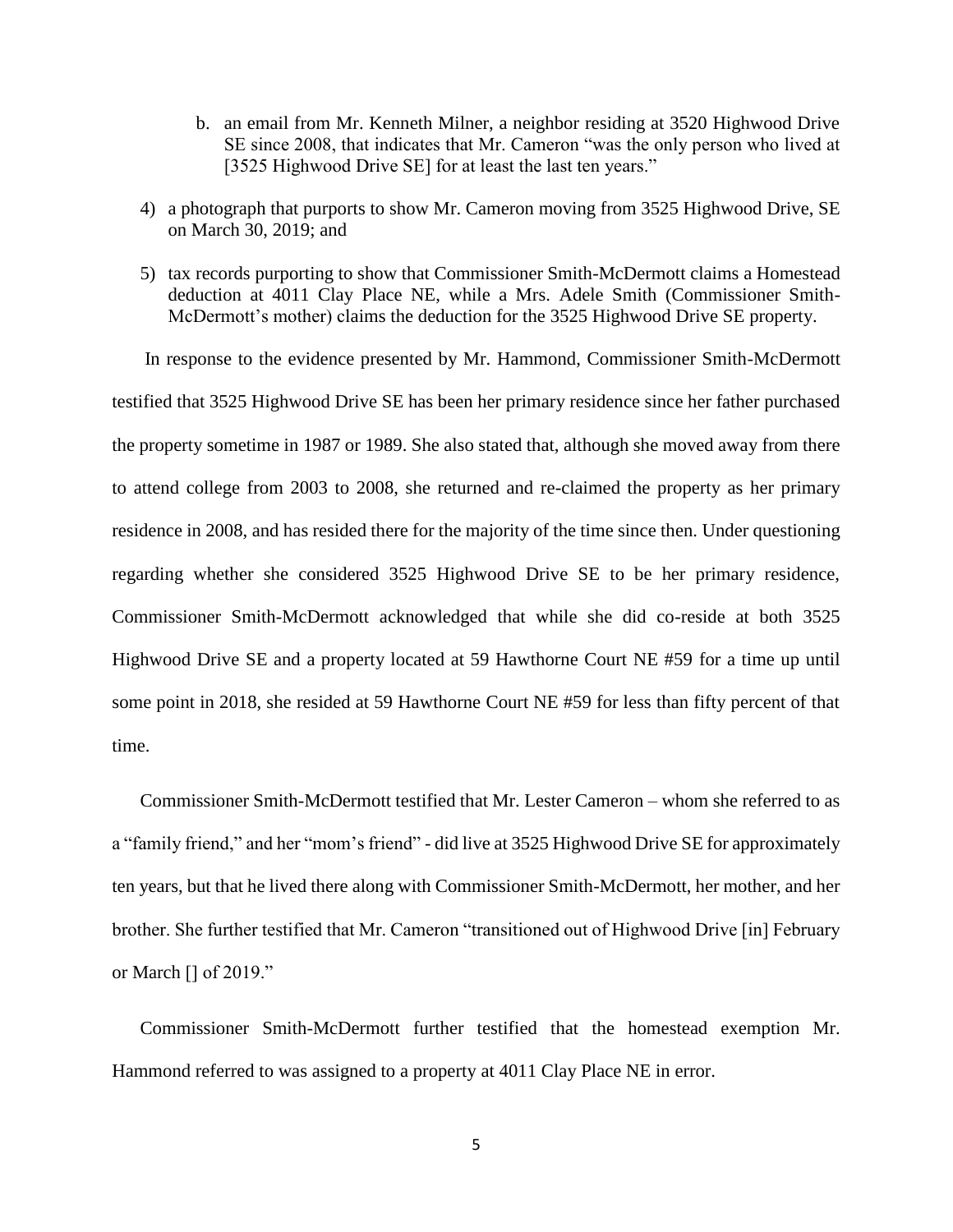### **Analysis**

 $\overline{a}$ 

Pursuant to D.C. Official Code § 1-309.05(a)(1),

No person shall be a member of an Advisory Neighborhood Commission unless he:

(A) Is a registered qualified elector actually residing in the single-member district from which he was elected; (B) Has been residing in such district continuously for the 60 days immediately preceding the day on which he files the nominating petitions as a candidate as such a member[.]

Therefore, in order for an Advisory Neighborhood Commissioner to properly hold that office in a particular ANC SMD, the Commissioner must, among other things, actually reside in the ANC SMD, and must have resided in that ANC SMD since the  $60<sup>th</sup>$  day before the day they filed their nominating petition as a candidate for that office. In Commissioner Smith-McDermott's case, because she filed her nominating petition on August 1, 2018, she was required to have resided in ANC SMD 7B04 since June 2, 2018.

Mr. Hammond alleges that Commissioner Smith-McDermott is not qualified to hold the office of Advisory Neighborhood Commissioner in ANC SMD 7B04 because she did not reside in that SMD for the requisite period of time prior to seeking ballot access as a candidate for that office in the November 2018 General Election, and because she does not currently reside there. Because Mr. Hammond is challenging Commissioner Smith-McDermott's qualifications to hold the office of Advisory Neighborhood Commissioner in ANC SMD 7B04 on residency grounds, he bears the affirmative duty of establishing the truth of his assertion.<sup>1</sup> Mr. Hammond has not met this burden.

The primary evidence that Commissioner Smith-McDermott proffered in support of her residency at 3525 Highwood Drive SE included her DMV-issued identification card, an affidavit

<sup>1</sup> 3 DCMR 424.1 ("The party who asserts the claim bears the affirmative duty of establishing the truth of the assertion.").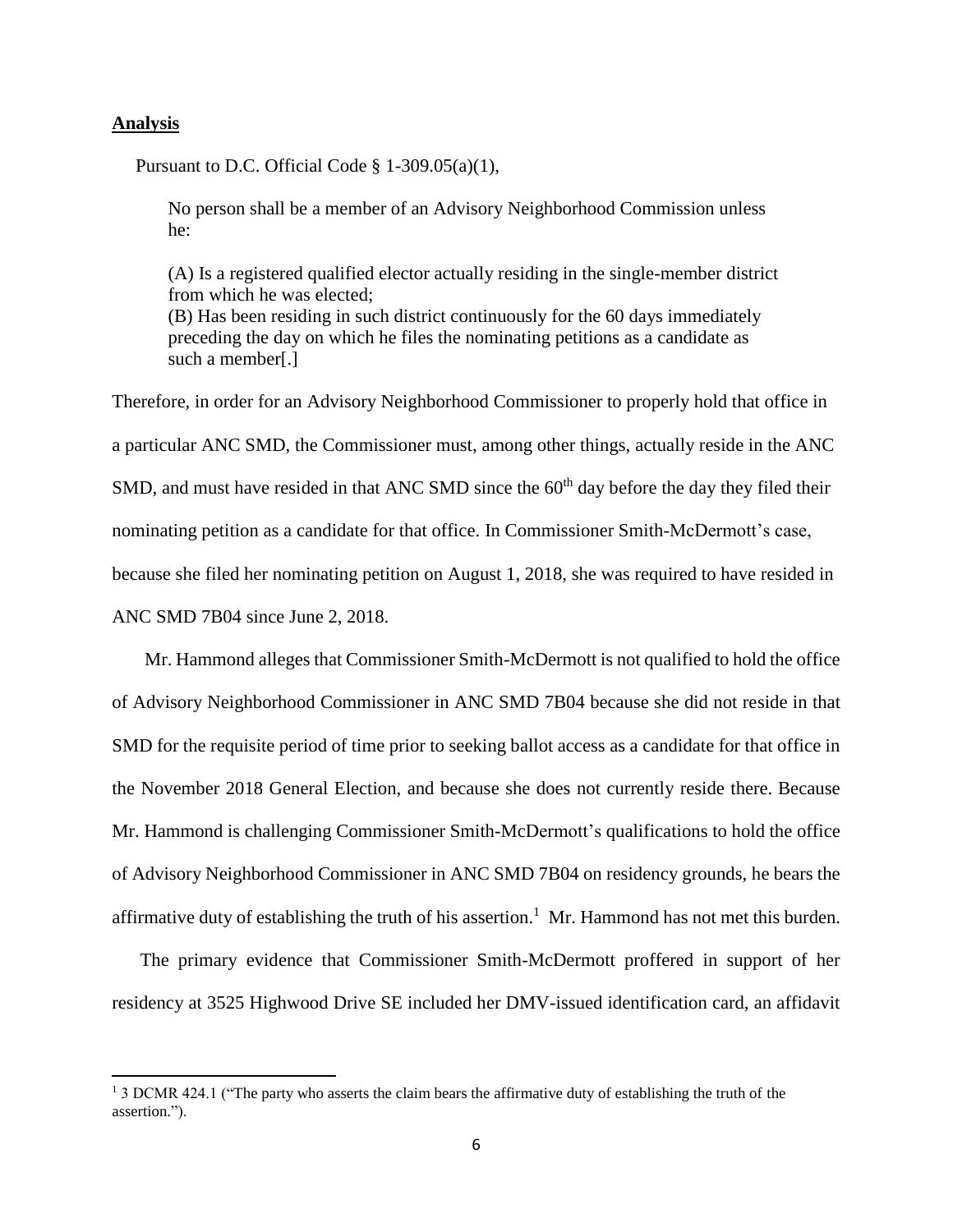of residency dated January 5, 2018 and executed under penalty of perjury, a notice of personnel action from her employment with the D.C. government dated April 2, 2018, a bank statement covering transactions from July 10, 2018 through August 9, 2018, and a utility bill dated May 18, 2019, all of which list her residence address as 3525 Highwood Drive SE. Mr. Hammond did not present any evidence that negated the legitimacy of the documentary evidence Commissioner Smith-McDermott produced.

In response to the claims regarding Mr. Lester Cameron, Commissioner Smith-McDermott testified that he did, in fact, reside at 3525 Highwood Drive SE, along with herself and other family members. She also testified that Mr. Cameron moved from that address in March of 2019. It is noteworthy that, while Mr. Hammond presented testimony and documentation from various individuals regarding Mr. Cameron's residency at 3525 Highwood Drive SE, he did not provide direct testimony or documentation from Mr. Cameron himself. If Mr. Hammond's evidence is to be believed, Mr. Cameron was forced to move from 3525 Highwood Drive SE under less than desirable circumstances. However, Mr. Hammond never produced any direct evidence from Mr. Cameron, the individual who would be in the best position to explain the circumstances of his *and* Commissioner Smith-McDermott's residency at 3525 Highwood Drive SE during the timeframe pertinent to this matter. The evidence Mr. Hammond offered does not rebut Commissioner Smith-McDermott's direct testimony and the documentary evidence she produced which indicate that her residence address is 3525 Highwood Drive SE.

In further support of his challenge against Commissioner Smith-McDermott, Mr. Hammond points to the fact that her voter record indicates that she did not update her voting residence address to 3525 Highwood Drive SE until July 11, 2018, the same date she picked up nominating petitions for the office of ANC Commissioner in ANC SMD 7B04. This information is not dispositive on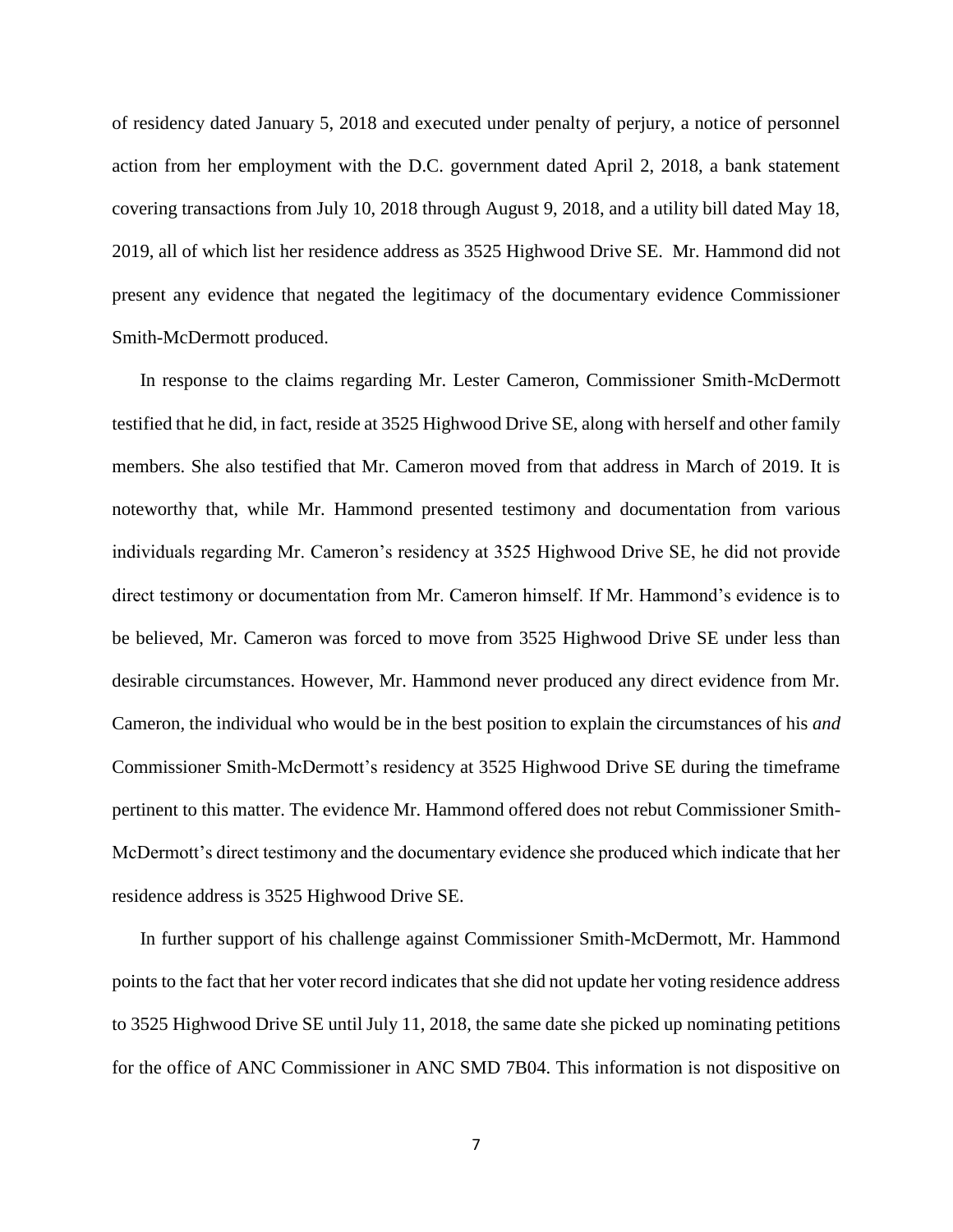the issue of whether Commissioner Smith-McDermott actually resided at 3525 Highwood Drive SE during the timeframe pertinent to this matter. The fact that an individual may not timely change their address to reflect their current residence address does not mean that they do not actually reside at that address.

Finally, Mr. Hammond presented documents indicating that Commissioner Smith-McDermott claimed a Homestead Deduction at 4011 Clay Place NE, and that Adele Smith, Commissioner Smith-McDermott's mother, claims a Homestead Deduction at 3525 Highwood Drive SE. In response, Commissioner Smith-McDermott testified that "there was an oversight from Office of Tax and Revenue ["OTR"] regarding the tax payment on [4011 Clay Place NE] that has been rectified." The Board consulted the OTR Real Property Assessment Database to determine whether 4011 Clay Place NE is currently receiving tax relief through the Homestead Deduction program, and ascertained that it is not. The Board takes note of the fact that 4011 Clay Place NE is not currently receiving tax relief through the Homestead Deduction program, and credits her direct testimony regarding the oversight with respect to the deduction. In addition, the Board finds that the fact that 3525 Highwood Drive SE is currently receiving tax relief through the Homestead Deduction program under Adele Smith's name does not undermine Commissioner Smith-McDermott's claim of residency at that address at all times pertinent to this matter.

#### **Conclusion**

For the foregoing reasons, the Board finds that Mr. Hammond has not established that Commissioner Smith-McDermott is not qualified to hold the office of ANC Commissioner in ANC SMD 7B04 because she does not reside at 3525 Highwood Drive SE and did not reside there for the requisite period of time before filing her ballot access documents. Therefore, the Board finds that the Resolution issued by ANC 7B is valid.